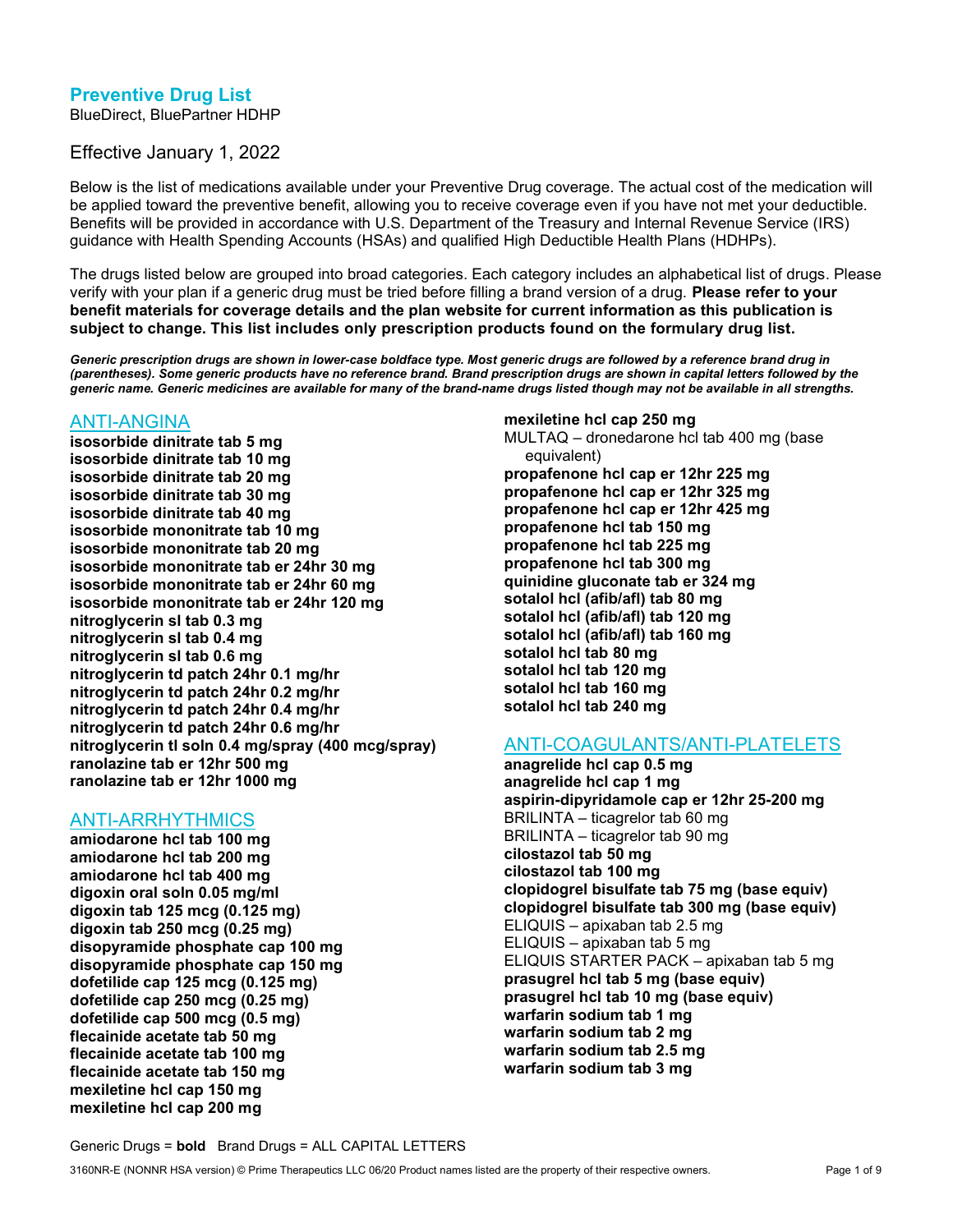## ANTI- COAGULANTS/ANTI-PLATELETS

(CONTINUED) warfarin sodium tab 4 mg warfarin sodium tab 5 mg warfarin sodium tab 6 mg warfarin sodium tab 7.5 mg warfarin sodium tab 10 mg XARELTO – rivaroxaban tab 2.5 mg XARELTO – rivaroxaban tab 10 mg XARELTO – rivaroxaban tab 15 mg XARELTO – rivaroxaban tab 20 mg XARELTO STARTER PACK – rivaroxaban tab starter therapy pack 15 mg & 20 mg

### BREAST CANCER PRIMARY PREVENTION

anastrozole tab 1 mg raloxifene hcl tab 60 mg tamoxifen citrate tab 10 mg (base equivalent) tamoxifen citrate tab 20 mg (base equivalent)

#### DIABETES MEDICATIONS

#### Insulin

- FIASP insulin aspart (with niacinamide) inj 100 unit/ml
- FIASP FLEXTOUCH insulin aspart (with niacinamide) sol pen-inj 100 unit/ml

FIASP PENFILL – insulin aspart (with niacinamide) soln cartridge 100 unit/ml

- HUMULIN R U-500 (CONCENTRATE) insulin regular (human) inj 500 unit/ml
- HUMULIN R U-500 KWIKPEN insulin regular (human) soln pen-injector 500 unit/ml

INSULIN ASPART – insulin aspart inj 100 unit/ml

- INSULIN ASPART FLEXPEN insulin aspart soln pen-injector 100 unit/ml
- INSULIN ASPART PENFILL insulin aspart soln cartridge 100 unit/ml
- INSULIN GLARGINE insulin glargine yfgm 100 unit/ml
- LEVEMIR insulin detemir inj 100 unit/ml
- LEVEMIR FLEXTOUCH insulin detemir soln peninjector 100 unit/ml
- NOVOLIN N insulin nph (human) (isophane) inj 100 unit/ml
- NOVOLIN N FLEXPEN insulin nph (human) (isophane) susp pen-injector 100 unit/ml
- NOVOLIN N FLEXPEN RELION insulin nph (human) (isophane) susp pen-injector 100 unit/ml
- NOVOLIN N RELION insulin nph (human) (isophane) inj 100 unit/ml
- NOVOLIN R insulin regular (human) inj 100 unit/ml
- NOVOLIN R FLEXPEN insulin regular (human) soln pen-injector 100 unit/ml

NOVOLIN R FLEXPEN RELION – insulin regular (human) soln pen-injector 100 unit/ml

NOVOLIN R RELION – insulin regular (human) inj 100 unit/ml NOVOLIN 70/30 – insulin nph isophane & regular human inj 100 unit/ml (70-30) NOVOLIN 70/30 FLEXPEN – insulin nph & regular susp pen-inj 100 unit/ml (70-30) NOVOLIN 70/30 FLEXPEN RELION – insulin nph & regular susp pen-inj 100 unit/ml (70-30) NOVOLIN 70/30 RELION – insulin nph isophane & regular human inj 100 unit/ml (70-30) NOVOLOG – insulin aspart inj 100 unit/ml NOVOLOG FLEXPEN – insulin aspart soln peninjector 100 unit/ml NOVOLOG MIX 70/30 – insulin aspart prot & aspart (human) inj 100 unit/ml (70-30) NOVOLOG MIX 70/30 PREFILL – insulin aspart prot & aspart sus pen-inj 100 unit/ml (70-30) NOVOLOG PENFILL – insulin aspart soln cartridge 100 unit/ml NOVOLOG RELION – insulin aspart inj 100 unit/ml NOVOLOG RELION – insulin aspart soln pen NOVOLOG MIX 70/30 RELION – insulin aspart prot & aspart (human) inj 100 unit/ml (70-30) RELION R – insulin regular (human) inj 100 unit/ml SEMGLEE – insulin glargine – yfgm inj 100 unit/ml TOUJEO MAX SOLOSTAR – insulin glargine soln pen-injector 300 unit/ml (2 unit dial) TOUJEO SOLOSTAR – insulin glargine soln peninjector 300 unit/ml (1 unit dial) TRESIBA – insulin degludec inj 100 unit/ml TRESIBA FLEXTOUCH – insulin degludec soln peninjector 100 unit/ml

TRESIBA FLEXTOUCH – insulin degludec soln peninjector 200 unit/ml

## Insulin Combinations

- SOLIQUA 100/33 insulin glargine-lixisenatide sol pen-inj 100-33 unit-mcg/ml
- XULTOPHY 100/3.6 insulin degludec-liraglutide sol pen-inj 100-3.6 unit-mg/ml

## DIABETES MEDICATIONS

#### **Oral**

acarbose tab 25 mg acarbose tab 50 mg acarbose tab 100 mg FARXIGA – dapagliflozin propanediol tab 5 mg (base equivalent) FARXIGA – dapagliflozin propanediol tab 10 mg (base equivalent) glimepiride tab 1 mg

glimepiride tab 2 mg glimepiride tab 4 mg glipizide tab 5 mg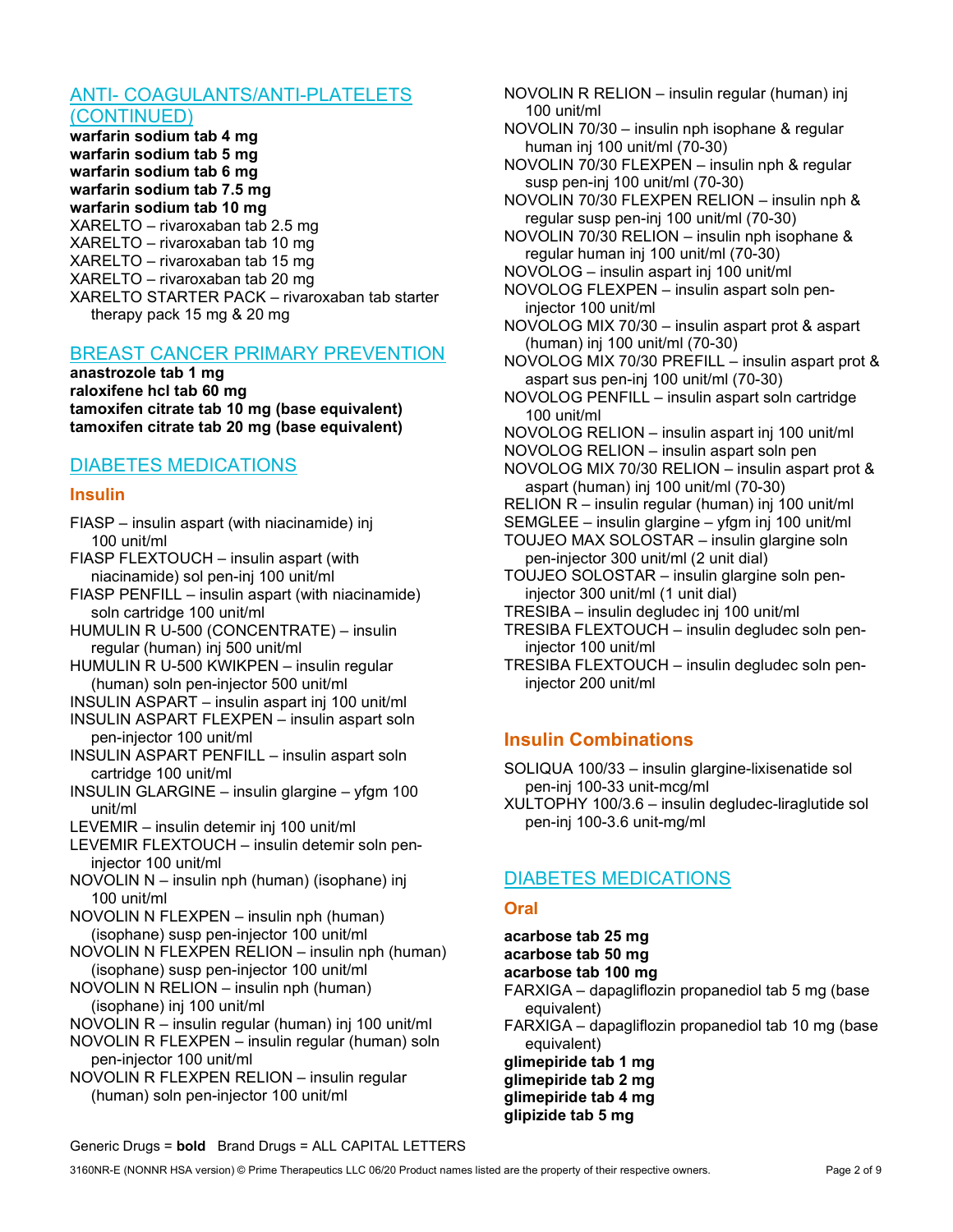## DIABETES MEDICATIONS

#### Oral (continued)

glipizide tab 10 mg glipizide tab er 24hr 2.5 mg glipizide tab er 24hr 5 mg glipizide tab er 24hr 10 mg glipizide-metformin hcl tab 2.5-250 mg glipizide-metformin hcl tab 2.5-500 mg glipizide-metformin hcl tab 5-500 mg glyburide micronized tab 1.5 mg glyburide micronized tab 3 mg glyburide micronized tab 6 mg glyburide tab 1.25 mg glyburide tab 2.5 mg glyburide tab 5 mg glyburide-metformin tab 1.25-250 mg glyburide-metformin tab 2.5-500 mg glyburide-metformin tab 5-500 mg GLYXAMBI – empagliflozin-linagliptin tab 10-5 mg GLYXAMBI – empagliflozin-linagliptin tab 25-5 mg JANUMET – sitagliptin-metformin hcl tab 50-500 mg JANUMET – sitagliptin-metformin hcl tab 50-1000 mg JANUMET XR – sitagliptin-metformin hcl tab er 24hr 50-500 mg JANUMET XR – sitagliptin-metformin hcl tab er 24hr 50-1000 mg JANUMET XR – sitagliptin-metformin hcl tab er 24hr 100-1000 mg JANUVIA – sitagliptin phosphate tab 25 mg (base equiv) JANUVIA – sitagliptin phosphate tab 50 mg (base equiv) JANUVIA – sitagliptin phosphate tab 100 mg (base equiv) JARDIANCE – empagliflozin tab 10 mg JARDIANCE – empagliflozin tab 25 mg metformin hcl tab 500 mg metformin hcl tab 850 mg metformin hcl tab 1000 mg metformin hcl tab er 24hr 500 mg metformin hcl tab er 24hr 750 mg miglitol tab 25 mg miglitol tab 50 mg miglitol tab 100 mg nateglinide tab 60 mg nateglinide tab 120 mg pioglitazone hcl tab 15 mg (base equiv) pioglitazone hcl tab 30 mg (base equiv) pioglitazone hcl tab 45 mg (base equiv) pioglitazone hcl-metformin hcl tab 15-500 mg pioglitazone hcl-metformin hcl tab 15-850 mg repaglinide tab 0.5 mg repaglinide tab 1 mg repaglinide tab 2 mg RYBELSUS – semaglutide tab 3 mg RYBELSUS – semaglutide tab 7 mg RYBELSUS – semaglutide tab 14 mg

- SYNJARDY empagliflozin-metformin hcl tab 5- 500 mg
- SYNJARDY empagliflozin-metformin hcl tab 5- 1000 mg
- SYNJARDY empagliflozin-metformin hcl tab 12.5- 500 mg
- SYNJARDY empagliflozin-metformin hcl tab 12.5- 1000 mg
- SYNJARDY XR empagliflozin-metformin hcl tab er 24hr 5-1000 mg
- SYNJARDY XR empagliflozin-metformin hcl tab er 24hr 10-1000 mg
- SYNJARDY XR empagliflozin-metformin hcl tab er 24hr 12.5-1000 mg
- SYNJARDY XR empagliflozin-metformin hcl tab er 24hr 25-1000 mg
- TRIJARDY XR empagliflozin-linaglip-metformin tab er 24hr 12.5-2.5-1000
- TRIJARDY XR empagliflozin-linagliptin-metformin tab er 24hr 10-5-1000
- TRIJARDY XR empagliflozin-linagliptin-metformin tab er 24hr 25-5-1000
- TRIJARDY XR empagliflozin-linagliptin-metformin tab er 24hr 5-2.5-1000
- XIGDUO XR dapagliflozin-metformin hcl tab er 24hr 2.5-1000 mg
- XIGDUO XR dapagliflozin-metformin hcl tab er 24hr 5-500 mg
- XIGDUO XR dapagliflozin-metformin hcl tab er 24hr 5-1000 mg
- XIGDUO XR dapagliflozin-metformin hcl tab er 24hr 10-500 mg
- XIGDUO XR dapagliflozin-metformin hcl tab er 24hr 10-1000 mg
- ZEGALOGUE dasiglucagon hcl subcutaneous soln auto-inj 0.6 mg/0.6ml
- ZEGALOGUE dasiglucagon hcl subcutaneous soln pref syringe 0.6 mg/0.6ml

## DIABETES MEDICATIONS

#### Other Diabetic Injectables

- OZEMPIC semaglutide soln pen-inj 0.25 or 0.5 mg/dose (2 mg/1.5ml) OZEMPIC – semaglutide soln pen-inj 1 mg/dose (2 mg/1.5ml) OZEMPIC – semaglutide soln pen-inj 1 mg/dose (4 mg/3ml)
- TRULICITY dulaglutide soln pen-injector 0.75 mg/0.5ml
- TRULICITY dulaglutide soln pen-injector 1.5 mg/0.5ml
- TRULICITY dulalutide soln pen-injector 3 mg/0.5ml
- TRULICTY dulaglutide soln pen-injector 4.5mg/0.5ml
- VICTOZA liraglutide soln pen-injector 18 mg/3ml (6 mg/ml)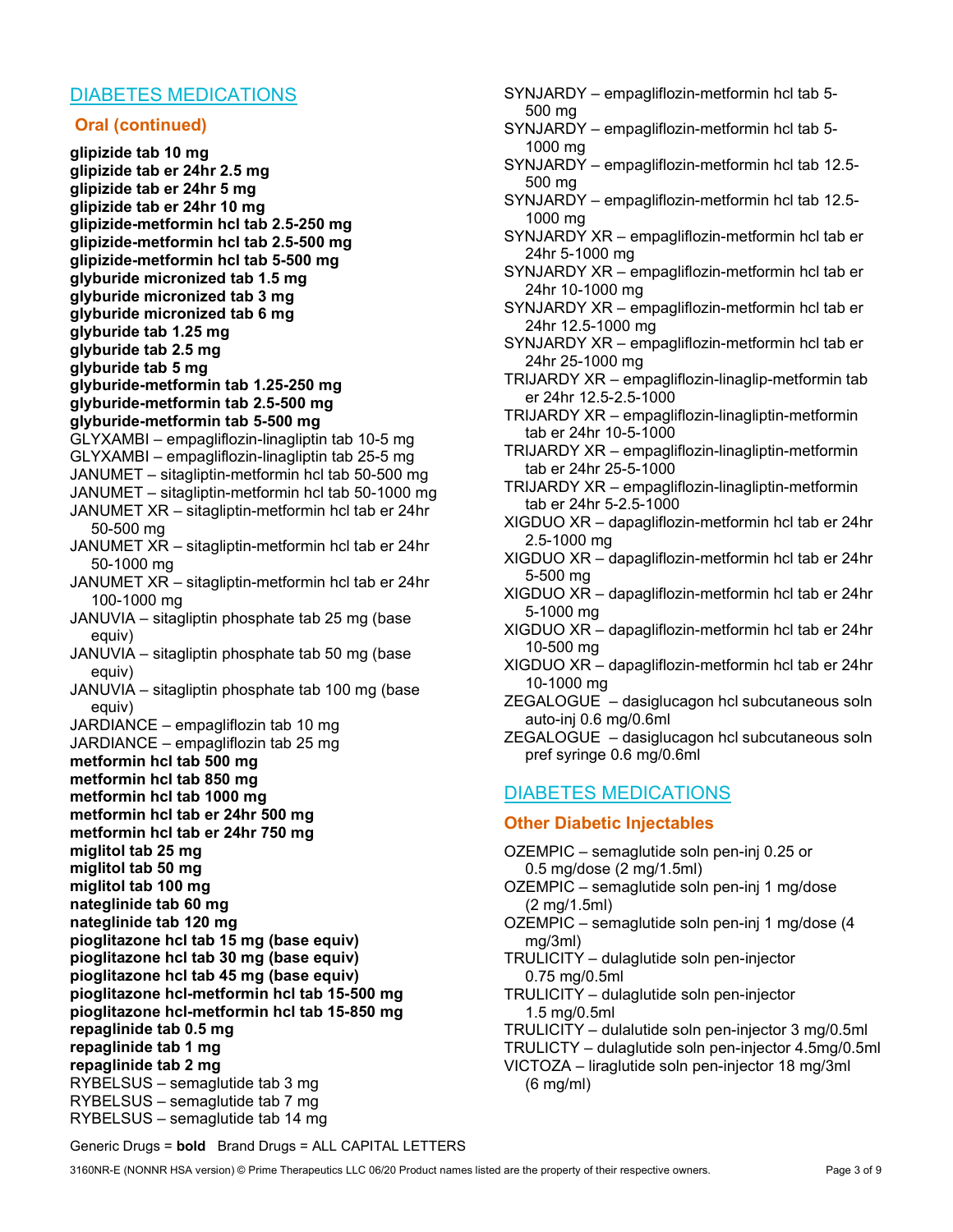## DIABETES MEDICATIONS

## Hypoglycemic Agents

- BAQSIMI ONE PACK glucagon nasal powder 3 mg/ dose
- BAQSIMI TWO PACK glucagon nasal powder 3 mg/ dose
- glucagon (rdna) for injection kit 1 mg (Glucagon emergency k)
- GLUCAGON EMERGENCY KIT FO glucagon hcl for inj 1 mg
- GVOKE HYPOPEN glucagon subcutaneous solution auto-injector 0.5 mg/0.1ml
- GVOKE HYPOPEN glucagon subcutaneous solution auto-injector 1 mg/0.2ml
- GVOKE PFS glucagon subcutaneous soln pref syringe 0.5 mg/0.1ml
- GVOKE PFS glucagon subcutaneous soln pref syringe 1 mg/0.2ml

## DIABETIC SUPPLIES

#### **Basic**

Calibration Liquid Insulin Syringes Lancets Lancet Devices Pen Needles Test Strips and Disks (blood glucose)

## FLUORIDE

### Dental Products & Combinations

sodium fluoride cream 1.1% sodium fluoride gel 1.1% (0.5% f) sodium fluoride paste 1.1% sodium fluoride rinse 0.0221% (0.01% f) sodium fluoride rinse 0.05% sodium fluoride rinse 0.2% sodium fluoride-potassium nitrate paste 1.1-5% stannous fluoride conc 0.63% stannous fluoride gel 0.4%

### Supplements & Combinations

- sodium fluoride chew tab 0.25 mg f (from 0.55 mg naf)
- sodium fluoride chew tab 0.5 mg f (from 1.1 mg naf)
- sodium fluoride chew tab 1 mg f (from 2.2 mg naf)
- sodium fluoride soln 0.125 mg/drop f (0.275 mg/ drop naf)
- sodium fluoride soln 0.5 mg/ml f (from 1.1 mg/ml naf)

# HEPARINS/LOW MOLECULAR WEIGHT

#### **HEPARIN**

enoxaparin sodium inj 30 mg/0.3ml enoxaparin sodium inj 40 mg/0.4ml enoxaparin sodium inj 60 mg/0.6ml enoxaparin sodium inj 80 mg/0.8ml enoxaparin sodium inj 100 mg/ml enoxaparin sodium inj 120 mg/0.8ml enoxaparin sodium inj 150 mg/ml enoxaparin sodium inj 300 mg/3ml fondaparinux sodium subcutaneous inj 2.5 mg/ 0.5ml fondaparinux sodium subcutaneous inj 5 mg/0.4ml fondaparinux sodium subcutaneous inj 7.5 mg/ 0.6ml fondaparinux sodium subcutaneous inj 10 mg/ 0.8ml heparin sodium (porcine) inj 5000 unit/ml heparin sodium (porcine) pf inj 5000 unit/0.5ml

## HIGH BLOOD PRESSURE

acebutolol hcl cap 200 mg acebutolol hcl cap 400 mg amiloride hcl tab 5 mg amiloride & hydrochlorothiazide tab 5-50 mg amlodipine besylate tab 2.5 mg (base equivalent) amlodipine besylate tab 5 mg (base equivalent) amlodipine besylate tab 10 mg (base equivalent) amlodipine besylate-benazepril hcl cap 2.5-10 mg amlodipine besylate-benazepril hcl cap 5-10 mg amlodipine besylate-benazepril hcl cap 5-20 mg amlodipine besylate-benazepril hcl cap 5-40 mg amlodipine besylate-benazepril hcl cap 10-20 mg amlodipine besylate-benazepril hcl cap 10-40 mg amlodipine besylate-olmesartan medoxomil tab 5- 20 mg

- amlodipine besylate-olmesartan medoxomil tab 5- 40 mg
- amlodipine besylate-olmesartan medoxomil tab 10- 20 mg
- amlodipine besylate-olmesartan medoxomil tab 10- 40 mg
- amlodipine besylate-valsartan tab 5-160 mg amlodipine besylate-valsartan tab 5-320 mg amlodipine besylate-valsartan tab 10-160 mg amlodipine besylate-valsartan tab 10-320 mg
- amlodipine-valsartan-hydrochlorothiazide tab 5- 160-12.5 mg
- amlodipine-valsartan-hydrochlorothiazide tab 5- 160-25 mg
- amlodipine-valsartan-hydrochlorothiazide tab 10- 160-12.5 mg
- amlodipine-valsartan-hydrochlorothiazide tab 10- 160-25 mg
- amlodipine-valsartan-hydrochlorothiazide tab 10- 320-25 mg

atenolol tab 25 mg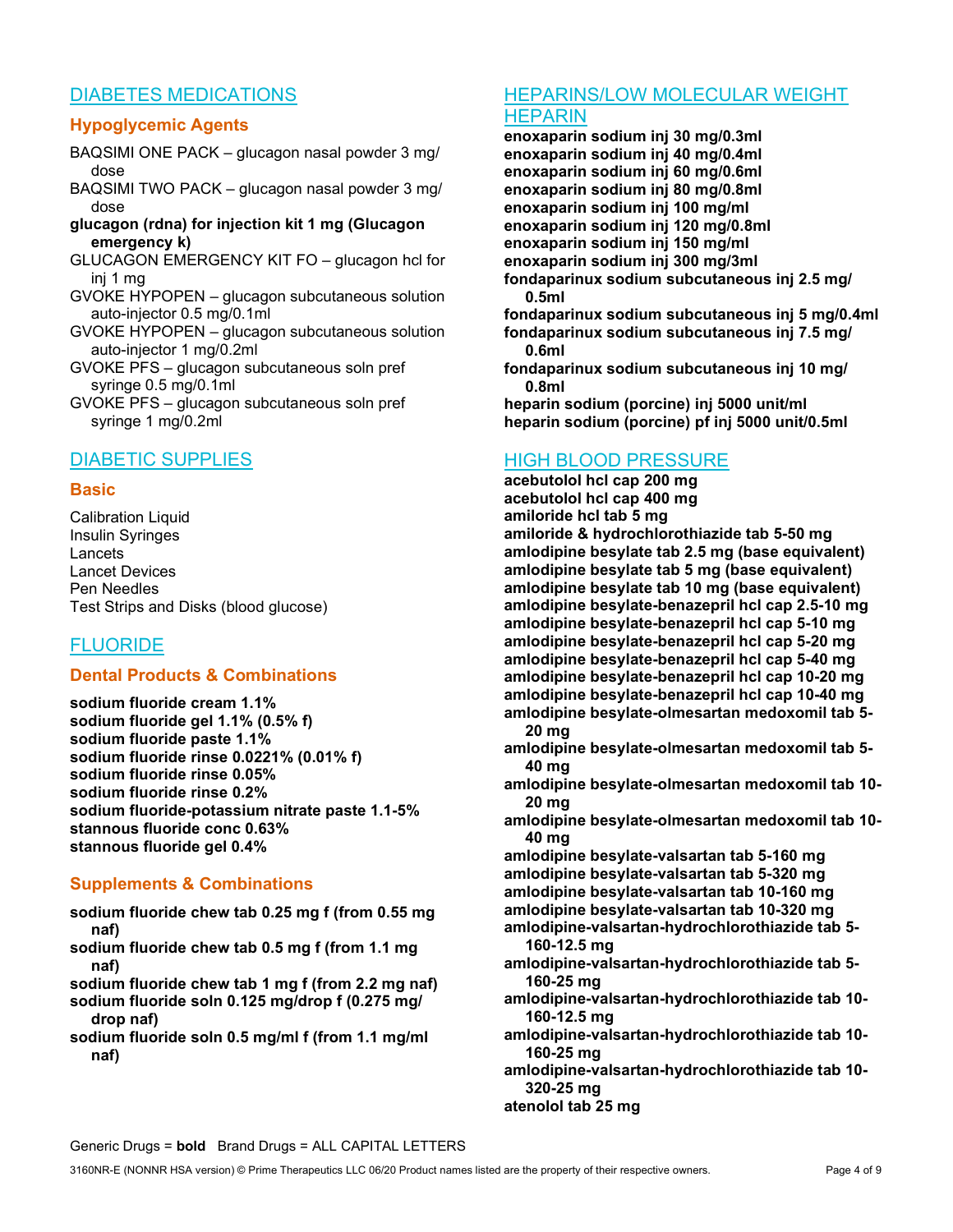#### HIGH BLOOD PRESSURE (CONTINUED)

atenolol tab 50 mg atenolol tab 100 mg atenolol & chlorthalidone tab 50-25 mg atenolol & chlorthalidone tab 100-25 mg benazepril hcl tab 5 mg benazepril hcl tab 10 mg benazepril hcl tab 20 mg benazepril hcl tab 40 mg benazepril & hydrochlorothiazide tab 10-12.5 mg benazepril & hydrochlorothiazide tab 20-12.5 mg benazepril & hydrochlorothiazide tab 20-25 mg betaxolol hcl tab 10 mg betaxolol hcl tab 20 mg bisoprolol fumarate tab 5 mg bisoprolol fumarate tab 10 mg bisoprolol & hydrochlorothiazide tab 2.5-6.25 mg bisoprolol & hydrochlorothiazide tab 5-6.25 mg bisoprolol & hydrochlorothiazide tab 10-6.25 mg bumetanide tab 0.5 mg bumetanide tab 1 mg bumetanide tab 2 mg candesartan cilexetil tab 4 mg candesartan cilexetil tab 8 mg candesartan cilexetil tab 16 mg candesartan cilexetil tab 32 mg candesartan cilexetil-hydrochlorothiazide tab 16- 12.5 mg candesartan cilexetil-hydrochlorothiazide tab 32- 12.5 mg candesartan cilexetil-hydrochlorothiazide tab 32- 25 mg captopril tab 12.5 mg captopril tab 25 mg captopril tab 50 mg captopril tab 100 mg carvedilol tab 3.125 mg carvedilol tab 6.25 mg carvedilol tab 12.5 mg carvedilol tab 25 mg chlorthalidone tab 25 mg chlorthalidone tab 50 mg clonidine hcl tab 0.1 mg clonidine hcl tab 0.2 mg clonidine hcl tab 0.3 mg clonidine td patch weekly 0.1 mg/24hr clonidine td patch weekly 0.2 mg/24hr clonidine td patch weekly 0.3 mg/24hr diltiazem hcl tab 30 mg diltiazem hcl tab 60 mg diltiazem hcl tab 90 mg diltiazem hcl tab 120 mg diltiazem hcl cap er 12hr 60 mg diltiazem hcl cap er 12hr 90 mg diltiazem hcl cap er 12hr 120 mg diltiazem hcl cap er 24hr 180 mg diltiazem hcl cap er 24hr 240 mg diltiazem hcl coated beads cap er 24hr 120 mg

diltiazem hcl coated beads cap er 24hr 180 mg diltiazem hcl coated beads cap er 24hr 240 mg diltiazem hcl coated beads cap er 24hr 300 mg diltiazem hcl coated beads cap er 24hr 360 mg diltiazem hcl coated beads tab er 24hr 180 mg diltiazem hcl coated beads tab er 24hr 240 mg diltiazem hcl coated beads tab er 24hr 300 mg diltiazem hcl coated beads tab er 24hr 360 mg diltiazem hcl coated beads tab er 24hr 420 mg diltiazem hcl extended release beads cap er 24hr 120 mg diltiazem hcl extended release beads cap er 24hr 180 mg diltiazem hcl extended release beads cap er 24hr 240 mg diltiazem hcl extended release beads cap er 24hr 300 mg diltiazem hcl extended release beads cap er 24hr 360 mg diltiazem hcl extended release beads cap er 24hr 420 mg doxazosin mesylate tab 1 mg doxazosin mesylate tab 2 mg doxazosin mesylate tab 4 mg doxazosin mesylate tab 8 mg enalapril maleate tab 2.5 mg enalapril maleate tab 5 mg enalapril maleate tab 10 mg enalapril maleate tab 20 mg enalapril maleate & hydrochlorothiazide tab 5- 12.5 mg enalapril maleate & hydrochlorothiazide tab 10- 25 mg eplerenone tab 25 mg eplerenone tab 50 mg felodipine tab er 24hr 2.5 mg felodipine tab er 24hr 5 mg felodipine tab er 24hr 10 mg fosinopril sodium & hydrochlorothiazide tab 10- 12.5 mg fosinopril sodium & hydrochlorothiazide tab 20- 12.5 mg fosinopril sodium tab 10 mg fosinopril sodium tab 20 mg fosinopril sodium tab 40 mg furosemide oral soln 10 mg/ml furosemide tab 20 mg furosemide tab 40 mg furosemide tab 80 mg guanfacine hcl tab 1 mg guanfacine hcl tab 2 mg hydralazine hcl tab 10 mg hydralazine hcl tab 25 mg hydralazine hcl tab 50 mg hydralazine hcl tab 100 mg hydrochlorothiazide cap 12.5 mg

hydrochlorothiazide tab 12.5 mg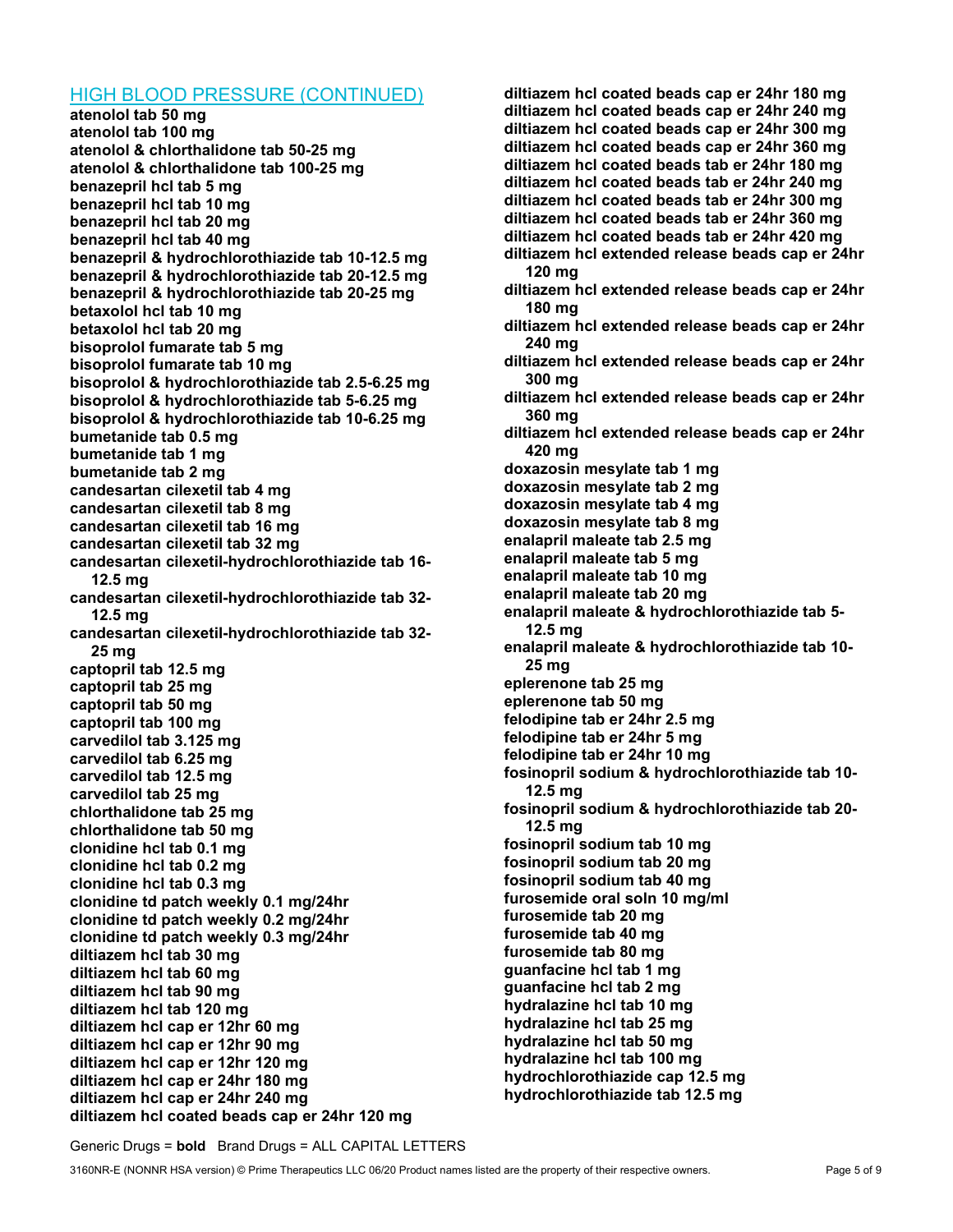### HIGH BLOOD PRESSURE (CONTINUED)

hydrochlorothiazide tab 25 mg hydrochlorothiazide tab 50 mg indapamide tab 1.25 mg indapamide tab 2.5 mg irbesartan tab 75 mg irbesartan tab 150 mg irbesartan tab 300 mg irbesartan-hydrochlorothiazide tab 150-12.5 mg irbesartan-hydrochlorothiazide tab 300-12.5 mg isradipine cap 2.5 mg isradipine cap 5 mg labetalol hcl tab 100 mg labetalol hcl tab 200 mg labetalol hcl tab 300 mg lisinopril tab 2.5 mg lisinopril tab 5 mg lisinopril tab 10 mg lisinopril tab 20 mg lisinopril tab 30 mg lisinopril tab 40 mg lisinopril & hydrochlorothiazide tab 10-12.5 mg lisinopril & hydrochlorothiazide tab 20-12.5 mg lisinopril & hydrochlorothiazide tab 20-25 mg losartan potassium tab 25 mg losartan potassium tab 50 mg losartan potassium tab 100 mg losartan potassium & hydrochlorothiazide tab 50- 12.5 mg losartan potassium & hydrochlorothiazide tab 100- 12.5 mg losartan potassium & hydrochlorothiazide tab 100- 25 mg metolazone tab 2.5 mg metolazone tab 5 mg metolazone tab 10 mg metoprolol & hydrochlorothiazide tab 50-25 mg metoprolol & hydrochlorothiazide tab 100-25 mg metoprolol succinate tab er 24hr 25 mg (tartrate equiv) metoprolol succinate tab er 24hr 50 mg (tartrate equiv) metoprolol succinate tab er 24hr 100 mg (tartrate equiv) metoprolol succinate tab er 24hr 200 mg (tartrate equiv) metoprolol tartrate tab 25 mg metoprolol tartrate tab 50 mg metoprolol tartrate tab 100 mg minoxidil tab 2.5 mg minoxidil tab 10 mg moexipril hcl tab 7.5 mg moexipril hcl tab 15 mg nadolol tab 20 mg nadolol tab 40 mg nadolol tab 80 mg nebivolol hcl tab 2.5 mg (base equivalent) (Bystolic)

nebivolol hcl tab 5 mg (base equivalent) (Bystolic) nebivolol hcl tab 10 mg (base equivalent) (Bystolic) nebivolol hcl tab 20 mg (base equivalent) (Bystolic) nicardipine hcl cap 20 mg nicardipine hcl cap 30 mg nifedipine cap 10 mg nifedipine cap 20 mg nifedipine tab er 24hr 30 mg nifedipine tab er 24hr 60 mg nifedipine tab er 24hr 90 mg olmesartan medoxomil tab 5 mg olmesartan medoxomil tab 20 mg olmesartan medoxomil tab 40 mg olmesartan medoxomil-hydrochlorothiazide tab 20- 12.5 mg olmesartan medoxomil-hydrochlorothiazide tab 40- 12.5 mg olmesartan medoxomil-hydrochlorothiazide tab 40- 25 mg olmesartan-amlodipine-hydrochlorothiazide tab 20-5-12.5 mg olmesartan-amlodipine-hydrochlorothiazide tab 40-5-12.5 mg olmesartan-amlodipine-hydrochlorothiazide tab 40-5-25 mg olmesartan-amlodipine-hydrochlorothiazide tab 40-10-12.5 mg olmesartan-amlodipine-hydrochlorothiazide tab 40-10-25 mg perindopril erbumine tab 2 mg perindopril erbumine tab 4 mg perindopril erbumine tab 8 mg phenoxybenzamine hcl cap 10 mg pindolol tab 5 mg pindolol tab 10 mg prazosin hcl cap 1 mg prazosin hcl cap 2 mg prazosin hcl cap 5 mg PROPRANOLOL HCL – propranolol hcl oral soln 20 mg/5ml PROPRANOLOL HCL – propranolol hcl oral soln 40 mg/5ml propranolol hcl cap er 24hr 60 mg propranolol hcl cap er 24hr 80 mg propranolol hcl cap er 24hr 120 mg propranolol hcl cap er 24hr 160 mg propranolol hcl tab 10 mg propranolol hcl tab 20 mg propranolol hcl tab 40 mg propranolol hcl tab 60 mg propranolol hcl tab 80 mg quinapril hcl tab 5 mg quinapril hcl tab 10 mg quinapril hcl tab 20 mg quinapril hcl tab 40 mg quinapril-hydrochlorothiazide tab 10-12.5 mg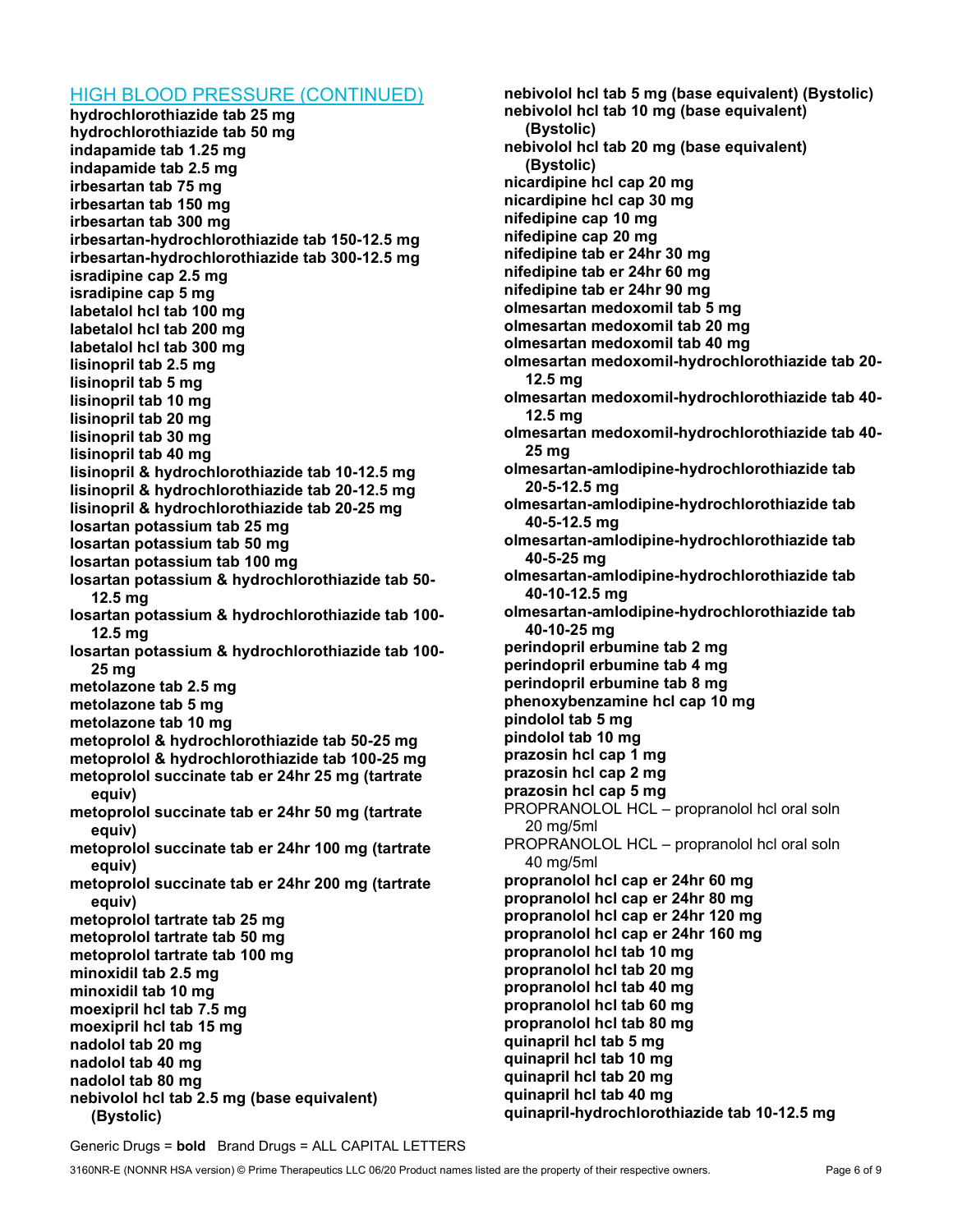#### HIGH BLOOD PRESSURE (CONTINUED)

quinapril-hydrochlorothiazide tab 20-12.5 mg quinapril-hydrochlorothiazide tab 20-25 mg ramipril cap 1.25 mg ramipril cap 2.5 mg ramipril cap 5 mg ramipril cap 10 mg spironolactone tab 25 mg spironolactone tab 50 mg spironolactone tab 100 mg spironolactone & hydrochlorothiazide tab 25- 25 mg telmisartan tab 20 mg telmisartan tab 40 mg telmisartan tab 80 mg telmisartan-amlodipine tab 40-5 mg telmisartan-amlodipine tab 40-10 mg telmisartan-amlodipine tab 80-5 mg telmisartan-amlodipine tab 80-10 mg telmisartan-hydrochlorothiazide tab 40-12.5 mg telmisartan-hydrochlorothiazide tab 80-12.5 mg telmisartan-hydrochlorothiazide tab 80-25 mg terazosin hcl cap 1 mg (base equivalent) terazosin hcl cap 2 mg (base equivalent) terazosin hcl cap 5 mg (base equivalent) terazosin hcl cap 10 mg (base equivalent) timolol maleate tab 5 mg timolol maleate tab 10 mg timolol maleate tab 20 mg torsemide tab 5 mg torsemide tab 10 mg torsemide tab 20 mg torsemide tab 100 mg trandolapril tab 1 mg trandolapril tab 2 mg trandolapril tab 4 mg triamterene cap 50 mg triamterene cap 100 mg triamterene & hydrochlorothiazide cap 37.5-25 mg triamterene & hydrochlorothiazide tab 37.5-25 mg triamterene & hydrochlorothiazide tab 75-50 mg valsartan tab 40 mg valsartan tab 80 mg valsartan tab 160 mg valsartan tab 320 mg valsartan-hydrochlorothiazide tab 80-12.5 mg valsartan-hydrochlorothiazide tab 160-12.5 mg valsartan-hydrochlorothiazide tab 160-25 mg valsartan-hydrochlorothiazide tab 320-12.5 mg valsartan-hydrochlorothiazide tab 320-25 mg verapamil hcl cap er 24hr 120 mg verapamil hcl cap er 24hr 180 mg verapamil hcl cap er 24hr 240 mg verapamil hcl tab 40 mg verapamil hcl tab 80 mg verapamil hcl tab 120 mg verapamil hcl tab er 120 mg verapamil hcl tab er 180 mg

verapamil hcl tab er 240 mg

### HIGH CHOLESTEROL

atorvastatin calcium tab 10 mg (base equivalent) atorvastatin calcium tab 20 mg (base equivalent) atorvastatin calcium tab 40 mg (base equivalent) atorvastatin calcium tab 80 mg (base equivalent) cholestyramine light powder 4 gm/dose cholestyramine light powder packets 4 gm cholestyramine powder 4 gm/dose cholestyramine powder packets 4 gm choline fenofibrate cap dr 45 mg (fenofibric acid equiv) colesevelam hcl packet for susp 3.75 gm colesevelam hcl tab 625 mg colestipol hcl granules 5 gm colestipol hcl granule packets 5 gm colestipol hcl tab 1 gm ezetimibe tab 10 mg ezetimibe-simvastatin tab 10-10 mg ezetimibe-simvastatin tab 10-20 mg ezetimibe-simvastatin tab 10-40 mg ezetimibe-simvastatin tab 10-80 mg fenofibrate micronized cap 43 mg fenofibrate micronized cap 67 mg fenofibrate micronized cap 134 mg fenofibrate micronized cap 200 mg fenofibrate tab 48 mg fenofibrate tab 54 mg fenofibrate tab 145 mg fenofibrate tab 160 mg fluvastatin sodium cap 20 mg (base equivalent) fluvastatin sodium cap 40 mg (base equivalent) fluvastatin sodium tab er 24 hr 80 mg (base equivalent) gemfibrozil tab 600 mg icosapent ethyl cap 1 gm (Vascepa) lovastatin tab 10 mg lovastatin tab 20 mg lovastatin tab 40 mg NEXLETOL – bempedoic acid tab 180 mg NEXLIZET – bempedoic acid-ezetimibe tab 180-10 mg niacin tab er 500 mg (antihyperlipidemic) niacin tab er 750 mg (antihyperlipidemic) niacin tab er 1000 mg (antihyperlipidemic) pravastatin sodium tab 10 mg pravastatin sodium tab 20 mg pravastatin sodium tab 40 mg pravastatin sodium tab 80 mg rosuvastatin calcium tab 5 mg rosuvastatin calcium tab 10 mg rosuvastatin calcium tab 20 mg rosuvastatin calcium tab 40 mg simvastatin tab 5 mg simvastatin tab 10 mg simvastatin tab 20 mg simvastatin tab 40 mg simvastatin tab 80 mg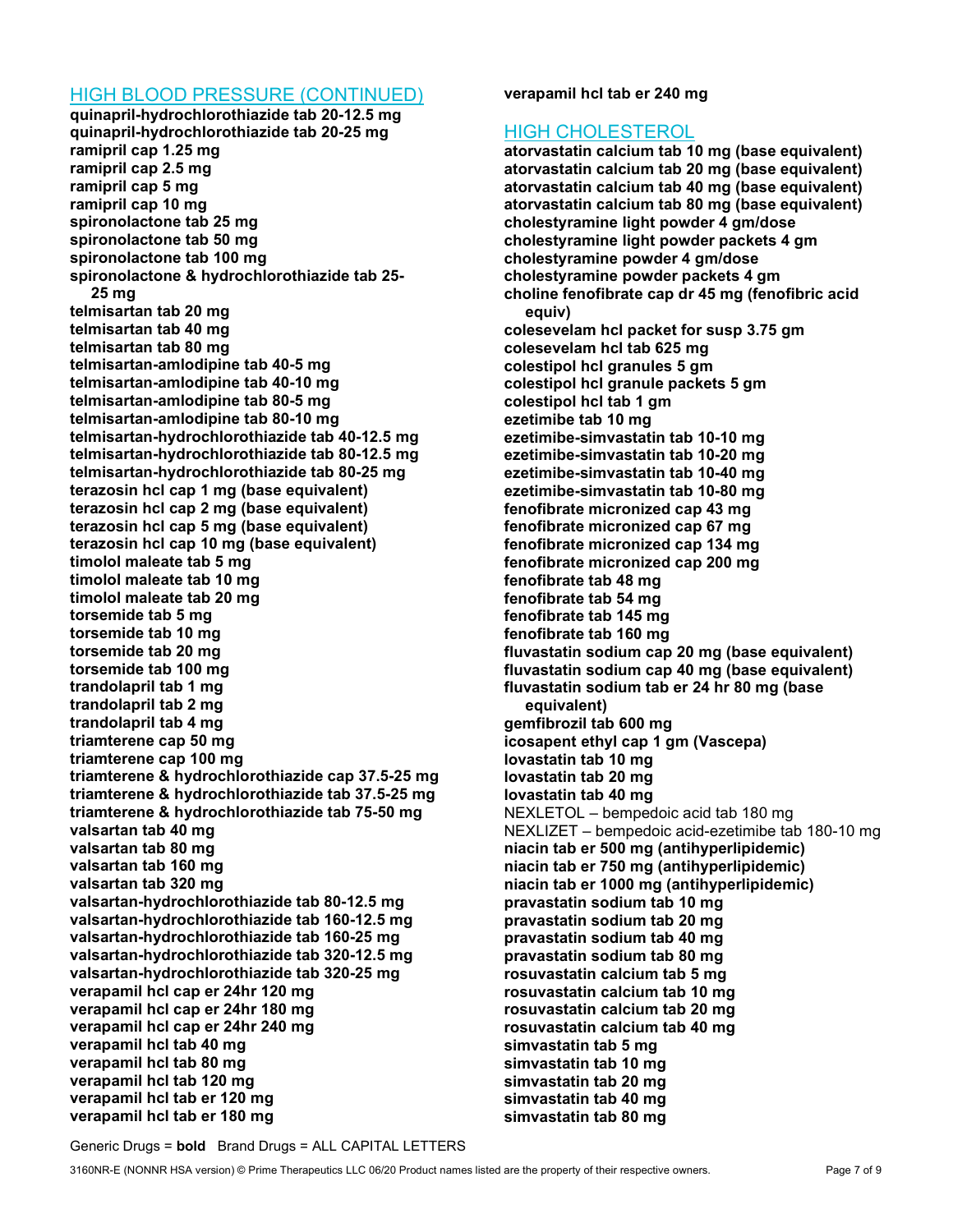### HIGH CHOLESTEROL (CONTINUED)

VASCEPA – icosapent ethyl cap 0.5 gm VASCEPA – icosapent ethyl cap 1 gm

#### **OSTEOPOROSIS**

alendronate sodium tab 10 mg alendronate sodium tab 35 mg alendronate sodium tab 70 mg alendronate sodium oral soln 70mg/75ml calcitonin (salmon) nasal soln 200 unit/act ibandronate sodium tab 150 mg (base equivalent) raloxifene hcl tab 60 mg risedronate sodium tab 150 mg risedronate sodium tab 30 mg risedronate sodium tab 35 mg risedronate sodium tab 5 mg risedronate sodium tab delayed release 35 mg (Atelvia)

PRENATAL VITAMINS

ALL PRESCRIPTION PRENATAL VITAMINS

## RESPIRATORY

#### **Medications**

#### acetylcysteine inhal soln 10% acetylcysteine inhal soln 20%

- ADVAIR DISKUS fluticasone-salmeterol aer powder ba 100-50 mcg/dose
- ADVAIR DISKUS fluticasone-salmeterol aer powder ba 250-50 mcg/dose
- ADVAIR DISKUS fluticasone-salmeterol aer powder ba 500-50 mcg/dose
- ADVAIR HFA fluticasone-salmeterol inhal aerosol 45-21 mcg/act
- ADVAIR HFA fluticasone-salmeterol inhal aerosol 115-21 mcg/act
- ADVAIR HFA fluticasone-salmeterol inhal aerosol 230-21 mcg/act
- albuterol sulfate inhal aero 108 mcg/act (90mcg base equiv)

albuterol sulfate soln nebu 0.083% (2.5 mg/3ml)

- albuterol sulfate soln nebu 0.5% (5 mg/ml)
- albuterol sulfate soln nebu 0.63 mg/3ml (base equiv)
- albuterol sulfate soln nebu 1.25 mg/3ml (base equiv)
- albuterol sulfate syrup 2 mg/5ml
- albuterol sulfate tab 2 mg

### albuterol sulfate tab 4 mg

- ANORO ELLIPTA umeclidinium-vilanterol aero powd ba 62.5-25 mcg/inh
- arformoterol tartrate soln nebu 15 mcg/2ml (base equivalent) (Brovana)
- ARNUITY ELLIPTA fluticasone furoate aerosol powder breath activ 50 mcg/act
- ARNUITY ELLIPTA fluticasone furoate aerosol powder breath activ 100 mcg/act
- ARNUITY ELLIPTA fluticasone furoate aerosol powder breath activ 200 mcg/act
- ASMANEX HFA mometasone furoate inhal aerosol suspension 50 mcg/act
- ASMANEX HFA mometasone furoate inhal aerosol suspension 100 mcg/act
- ASMANEX HFA mometasone furoate inhal aerosol suspension 200 mcg/act
- ASMANEX TWISTHALER 30 MET mometasone furoate inhal powd 110 mcg/inh (breath activated)
- ASMANEX TWISTHALER 30 MET mometasone furoate inhal powd 220 mcg/inh (breath activated)
- ASMANEX TWISTHALER 60 MET mometasone furoate inhal powd 220 mcg/inh (breath activated)
- ASMANEX TWISTHALER 120 ME mometasone furoate inhal powd 220 mcg/inh (breath activated)
- BREO ELLIPTA fluticasone furoate-vilanterol aero powd ba 100-25 mcg/inh
- BREO ELLIPTA fluticasone furoate-vilanterol aero powd ba 200-25 mcg/inh

BREZTRI AERO SPHERE – budesonideglycopyrrolate-formoterol aers 160-9-4.8 mcg/act budesonide inhalation susp 0.25 mg/2ml budesonide inhalation susp 0.5 mg/2ml budesonide inhalation susp 1 mg/2ml cromolyn sodium soln nebu 20 mg/2ml

- DULERA mometasone furoate-formoterol fumarate aerosol 50-5 mcg/act
- DULERA mometasone furoate-formoterol fumarate aerosol 100-5 mcg/act
- DULERA mometasone furoate-formoterol fumarate aerosol 200-5 mcg/act
- FLOVENT DISKUS fluticasone propionate aer pow ba 50 mcg/blister
- FLOVENT DISKUS fluticasone propionate aer pow ba 100 mcg/blister
- FLOVENT DISKUS fluticasone propionate aer pow ba 250 mcg/blister
- FLOVENT HFA fluticasone propionate hfa inhal aero 44 mcg/act (50/valve)
- FLOVENT HFA fluticasone propionate hfa inhal aer 110 mcg/act (125/valve)
- FLOVENT HFA fluticasone propionate hfa inhal aer 220 mcg/act (250/valve)
- FLUTICASONE PROPIONATE/SA fluticasonesalmeterol aer powder ba 55-14 mcg/act
- FLUTICASONE PROPIONATE/SA fluticasonesalmeterol aer powder ba 113-14 mcg/act
- FLUTICASONE PROPIONATE/SA fluticasonesalmeterol aer powder ba 232-14 mcg/act
- INCRUSE ELLIPTA umeclidinium br aero powd breath act 62.5 mcg/inh (base eq)

ipratropium bromide inhal soln 0.02% ipratropium-albuterol nebu soln 0.5-2.5(3) mg/3ml levalbuterol hcl soln nebu 0.31 mg/3ml (base equiv)